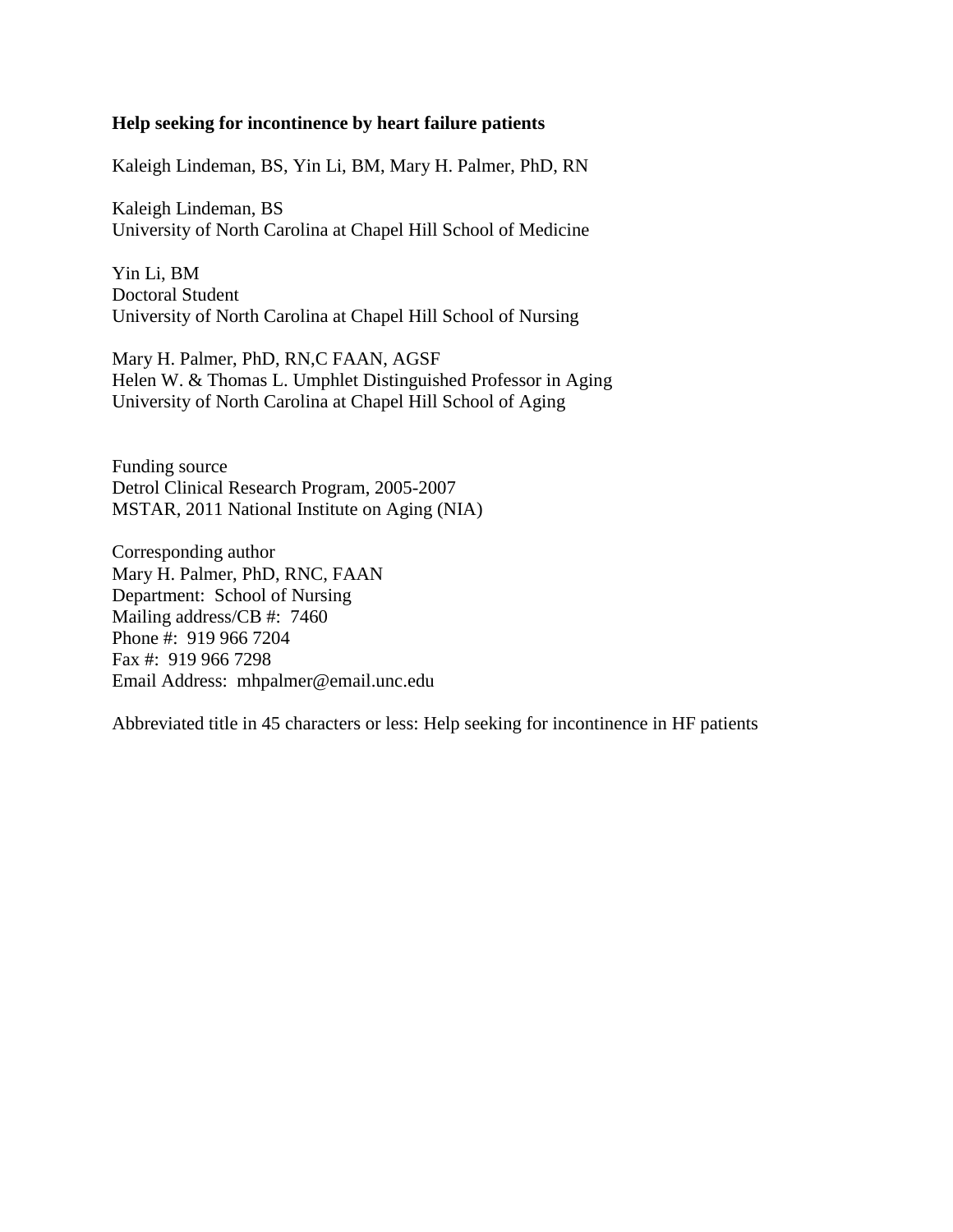# **Abstract** (275 words)

Keywords (3-5): Urinary incontinence, heart failure, cross-sectional studies, quality of life, health knowledge, attitude, practice

Objectives: To identify patient factors associated with help-seeking for urinary incontinence (UI) in heart failure (HF) patients.

Design: Secondary analysis of cross-sectional data collected between 2005 and 2007

Setting: 22 bed hospital unit and 2 out-patient clinics for HF

Participants: Two hundred ninety six men and women 20 years or older with HF diagnosis signed informed consent and participated in the original 81-item survey.

Measurements: UI help-seeking was defined as an affirmative response to a single item on reporting UI to a doctor or nurse. Incontinence Impact Questionnaire-7 (IIQ-7) and the Urogenital Distress Inventory-6 (UDI-6) were used to assess level of impact of UI on quality of life.

Results: 134 (45%) participants (median age 62 years; 45.5% male) had UI, 60 (44.8%) had at least two other urinary symptoms, and 45 (34%) reported UI. Bivariate analyses revealed that IIQ-7, UDI-6, presence of other urinary symptoms, interaction between sex and age were significantly associated with help-seeking at p<.05 level. Logistic regression showed UDI-6  $(p=0.0036)$ , sex  $(p=0.0179)$ , and sex and age interaction term  $(p=0.0265)$  remained significantly associated with help-seeking.

Conclusion: Overall help-seeking for UI was low. Greater distress from UI (UDI-6) and being male under 50 years were significant correlates of UI help-seeking. Given prevalence of UI and other urinary symptoms in this population and the burden of HF symptom management, all HF patients should be screened for UI and provided interventions to improve or manage it.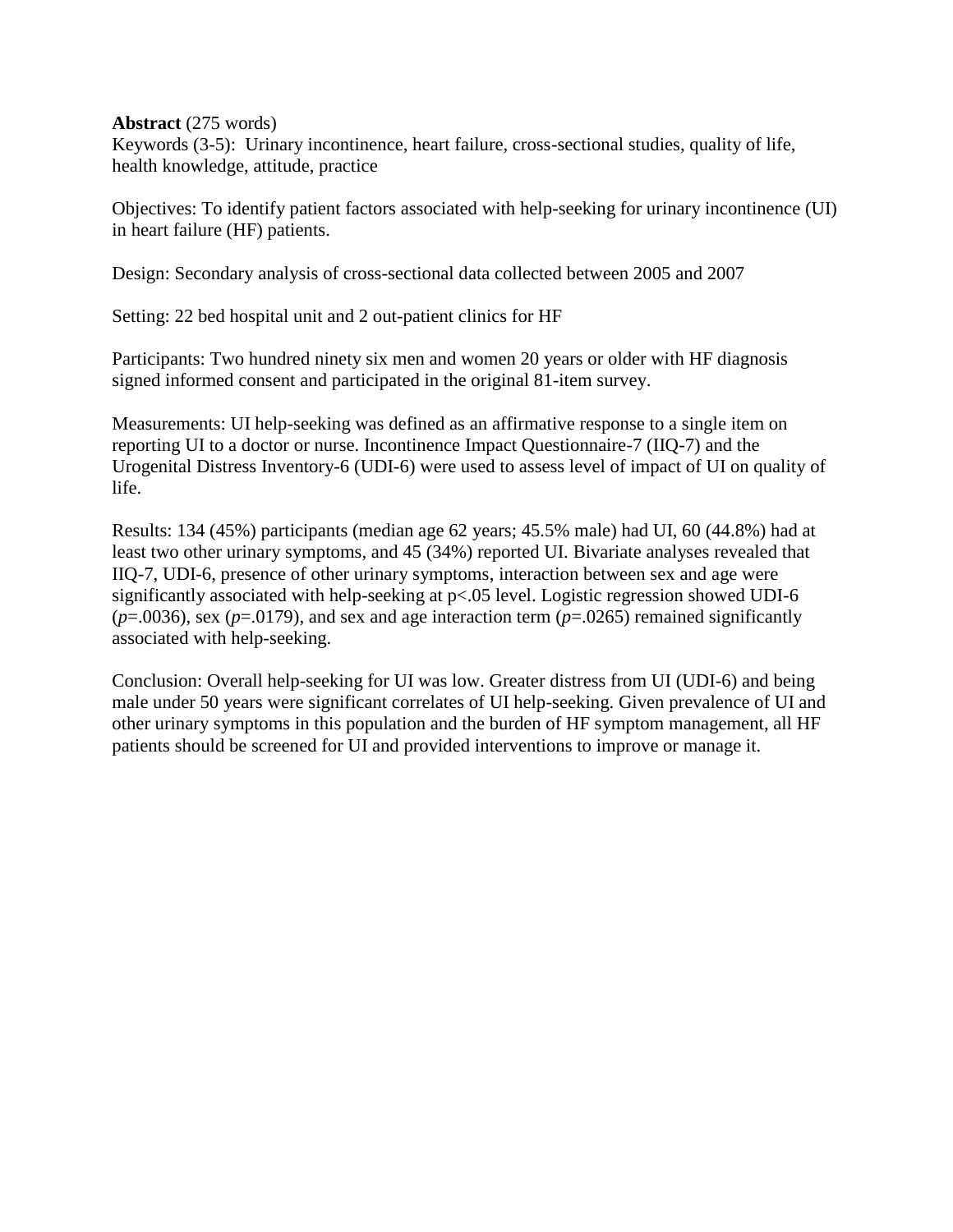## **Introduction**

Urinary incontinence (UI) and heart failure (HF) are both prevalent conditions that have significant impact on quality of life (1). In one study of 167,854 Medicare patients, comorbid HF and UI was reported in 32% of men and 41% of women (2) yet little information is available about HF patients seeking help for urinary incontinence despite evidence that both conditions can be managed through intervention from a health care worker (1).

In other patient groups, a small proportion report UI to a health care professional (3)(4). The impact of incontinence has been explored and associated with help-seeking behavior. Howard and Steggall noted that the prevalence and severity of UI increase with age, yet the impact was greater for younger women (5). Similarly, Li et al found a higher prevalence in women, but fewer women than men sought help for UI (3). Other researchers have reported that black women experience greater impact from moderate UI than white women as measured by the Incontinence Impact Questionnaire (IIQ) (6). Huang et al found increasing IIQ score was an independent predictor of help-seeking for UI (4).

Patients with depression and/or fatigue may lack the energy or motivation needed to seek help from healthcare providers for chronic conditions. Depression has been reported to be associated with both UI (4) and HF (7). There is evidence that older heart failure patients sometimes delay seeking help for worsening symptoms of heart failure, such as dyspnea and fatigue (8,9). Thus it may be that heart failure patients do not seek help for UI. The purpose of this study was to identify factors associated with help-seeking for UI in heart failure patients and address the following questions.

1. Are age, gender, race, and general health associated with help-seeking behavior in incontinent heart failure patients?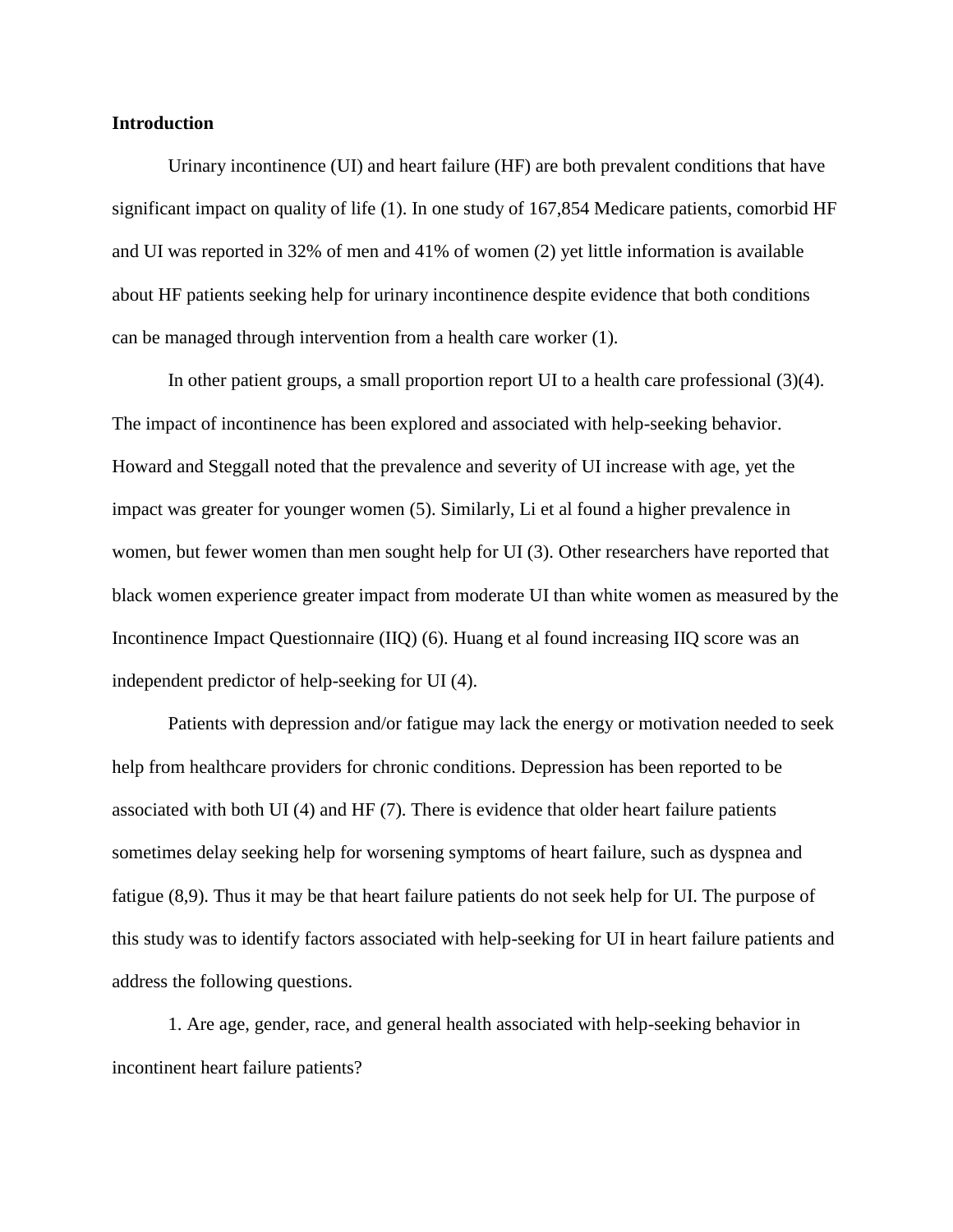2. Are urinary symptoms (e.g., frequency, nocturia, urgency) and urinary incontinence impact associated with help-seeking for incontinence?

3. Is the relationship between factors associated with help-seeking for urinary incontinence mediated by depression or fatigue?

## **Methods**

## *Overview*

Secondary analyses were conducted using a dataset from a survey to explore prevalence and correlates of urinary incontinence and other urinary symptoms conducted with HF patients from 2005 to 2007 (10). Participants were recruited from one in-patient HF unit and two ambulatory HF clinics. The study was approved by the UNC, Presbyterian and Carolina Health Systems IRBs.

# *Measures*

The Incontinence Impact Questionnaire (IIQ) is a 30-question survey used to evaluate the impact of incontinence on quality of life, particularly in the areas of physical activity, travel, social/relationships, and emotional health (11). Similarly, the Urinary Distress Inventory (UDI) is a 19-question survey that assesses bother experienced from symptoms, including irritative symptoms, obstructive/discomfort, and stress symptoms. Both surveys have been adapted to short forms, the 7-item IIQ-7 and 6-item UDI-6, respectively (12). Each item in the IIQ and UDI has four possible responses: 0 for not at all, 1 for slightly, 2 for moderately and 3 for greatly. Therefore, scores can range from 0 to 21 for the IIQ-7 and 0 to 18 for the UDI-6. These short forms have been validated and shown to correlate strongly with the long form versions, and also reduce burden for respondents (13). Higher IIQ scores suggest greater impact on quality of life,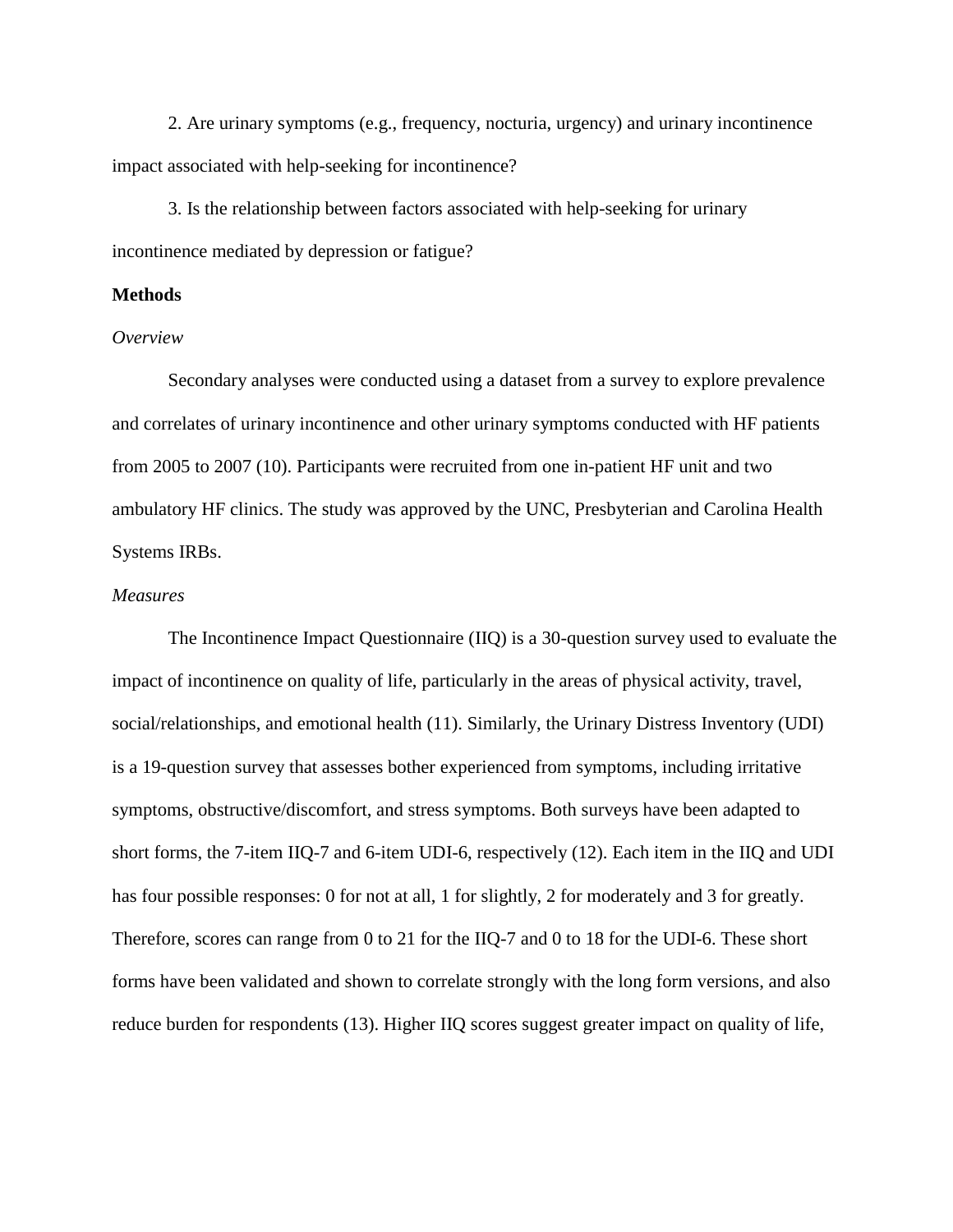and higher UDI scores suggest greater distress experienced by the patient in response to urinary symptoms.

The Iowa Fatigue Scale (IFS) is an 11-item survey used to screen primary care patients for fatigue (14). The scale has four subscales, including cognitive, energy, fatigue, and productivity. Each question is scored 1 to 5, with possible responses including not at all, a little, moderately, quite a bit, and extremely. Therefore, possible scores can range from 11 to 55, with higher scores suggesting more severe fatigue. One item used to evaluate productivity, "I have low output," was associated with respondent confusion during data collection in the parent study, and was therefore, not included in this survey (10).

The Center for Epidemiologic Studies Depression Scale (CES-D) is a 20-item scale used to screen for major depression. It has been shown to be particularly useful in older adults (15). The scale has been adapted to a short form version (CESD-SF), which is a 10 item survey (16). Possible responses include rarely or none of the time, some of the time, occasionally or a moderate amount, or all of the time. Scores can range from 0 to 30, with higher scores indicating more depressive symptoms. A score of 10 or greater on the short form suggests probable depression. In validation studies, the short form had good predictive accuracy of the full length survey and reduced patient burden.

## *Outcome variable*

Survey participants responded to an item stating, "Have you reported your urinary leakage or overactive bladder to your doctor or nurse?" An affirmative response was used as the definition for help-seeking behavior for these analyses.

*Statistical Analyses*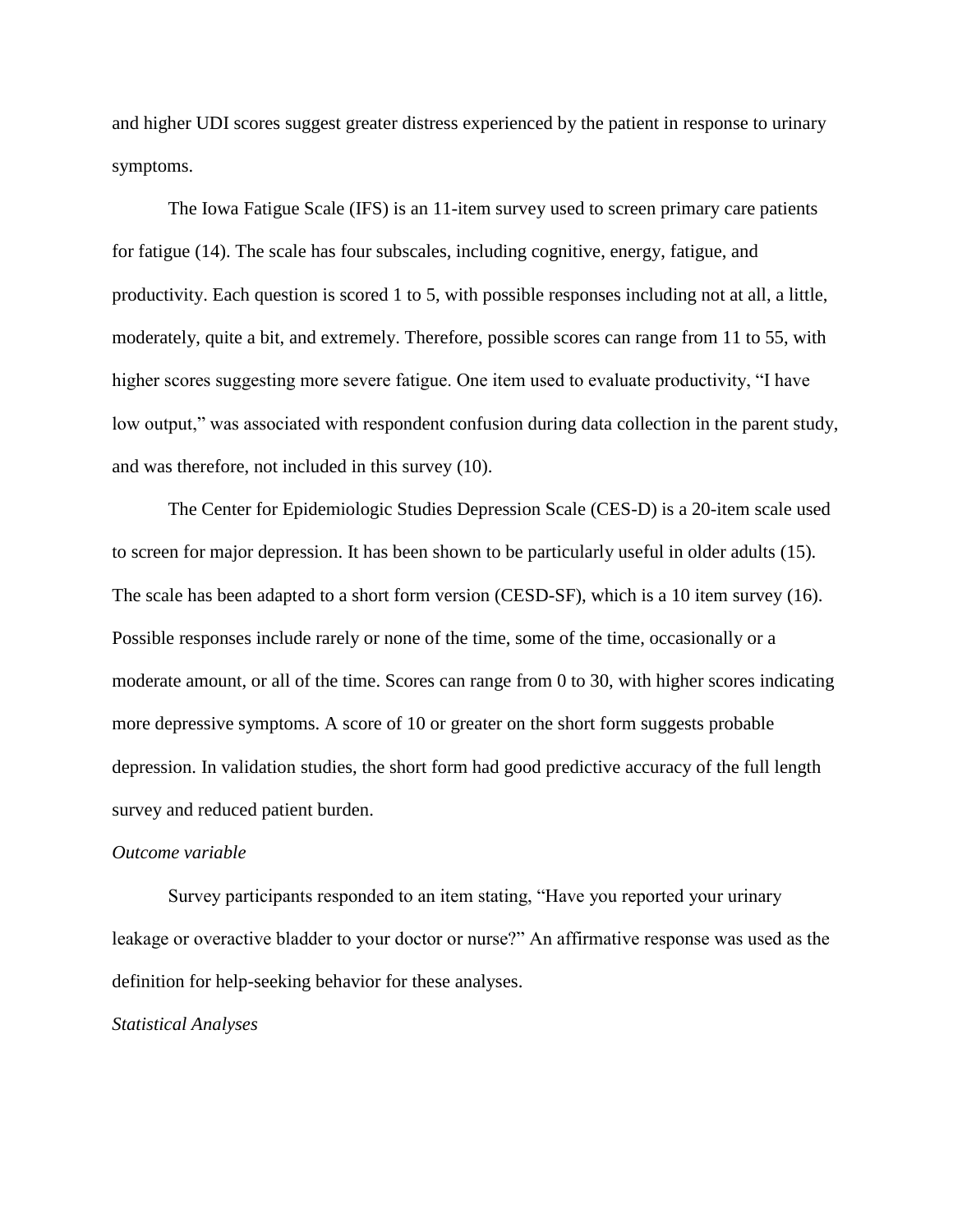Descriptive statistics were used to characterize the sample. Bivariate analysis was then used to examine the association between each variable with help-seeking behavior. Categorical variables were tested with Mantel-Haenszel Chi-square while continuous variables were tested using t-test. These variables included age, sex, race, HF stage, self-reported general health status, UDI-6 score, IIQ-7 score, and other urinary symptoms (i.e., frequency, nocturia, urgency). Age was dichotomized into two groups: greater than or equal to 50 years old or less than 50 years old. Because of so few responses to race groups other than white or African American, race was collapsed into white and non-white groups. General health was classified as good or poor health. Heart failure stage was collapsed into early heart failure for stages I and II, and late heart failure for stages III and IV, based on New York Heart Association Classification (NYHA). Because depression and fatigue are highly correlated, a composite variable was created using scores from CESD-SF and IFS. The possible categories for the composite score were "neither is severe", "one is severe" or "both are severe." Variables found to have a significant association at the bivariate level were then carried into the multivariate model, which was tested using logistic regression.

### **Results**

#### *Sample Characteristics*

Characteristics of the sample  $(N=296)$  are shown in Table 1. The majority were men (60.5%), white (67.9%), married (55.7%), and attending an outpatient clinic (65.4%). Average age was 62.2 years old (SD=14.7, median=62, range from 20 to 94). Approximately 62.4% of respondents rated their health status as poor. Approximately 69% (68.9%) reported having two or less urinary symptoms, other than incontinence. Based on the NYHA Heart Failure stage, 50.3% were rated in late stage (Class III & IV). The average scores of CES-D and fatigue for the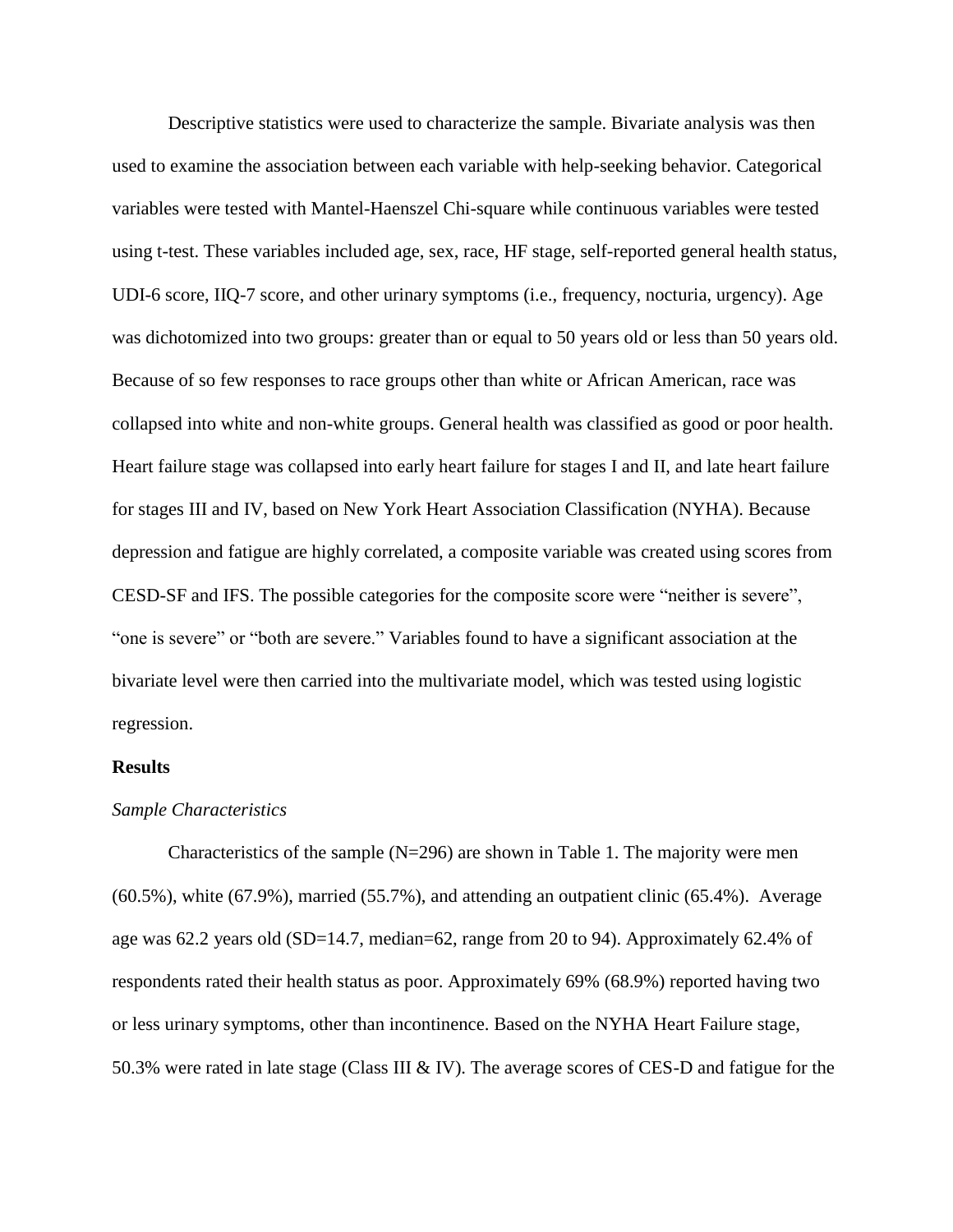overall sample were 10.29 (SD=6.3) and 29.10 (SD=6.85), respectively. Severe depression or severe fatigue was present in 30.7% of the sample.

One hundred and thirty-four patients (45.27%) in this sample reported UI. Proportionally more women (*p*<.0001), out-patients (*p*<.0001), people who self-reported poor health (*p*=.0028) and people reporting more than two urinary symptoms also reported being incontinent  $(p<.0001)$ . People having UI had significantly higher depression and fatigue scores than people without UI (12.12 vs. 8.78, *p*<.0001; 31.20 vs. 27.36, *p*<.0001). No statistically significant differences were found between incontinent and continent patients by age, race, marital status and heart failure stage.

## *Bivariate Analysis for help-seeking*

Of the 134 incontinent heart failure patients, only 45 (34%) reported UI to a health care professional. There were no differences in help-seeking by sex, race, general health status, or heart failure stage.

Having more than two urinary symptoms, other than incontinence (i.e., frequency, urgency or nocturia) was associated with help-seeking behavior (chi-square  $(1, N=134) = 4.76$ ,  $p=0.03$ ). People who sought help also had significantly higher UDI-6 and IIQ-7 scores (t(127)= 3.11, *p*=.0023; *t*(127)=-2.48, p= .0143).

 Although 79 incontinent respondents (58.95%) had either severe depression or severe fatigue or both, there were no significant differences in help-seeking by depression-fatigue composite score (chi-square  $(1, N=134) = 0.90$ ,  $p = .34$ ), see table 2.

Twenty-two percent of the incontinent respondents reported that they had talked to other people about incontinence, 13% reported that they had asked for more information about incontinence, and 30% had read articles in popular magazines. Each of these variables was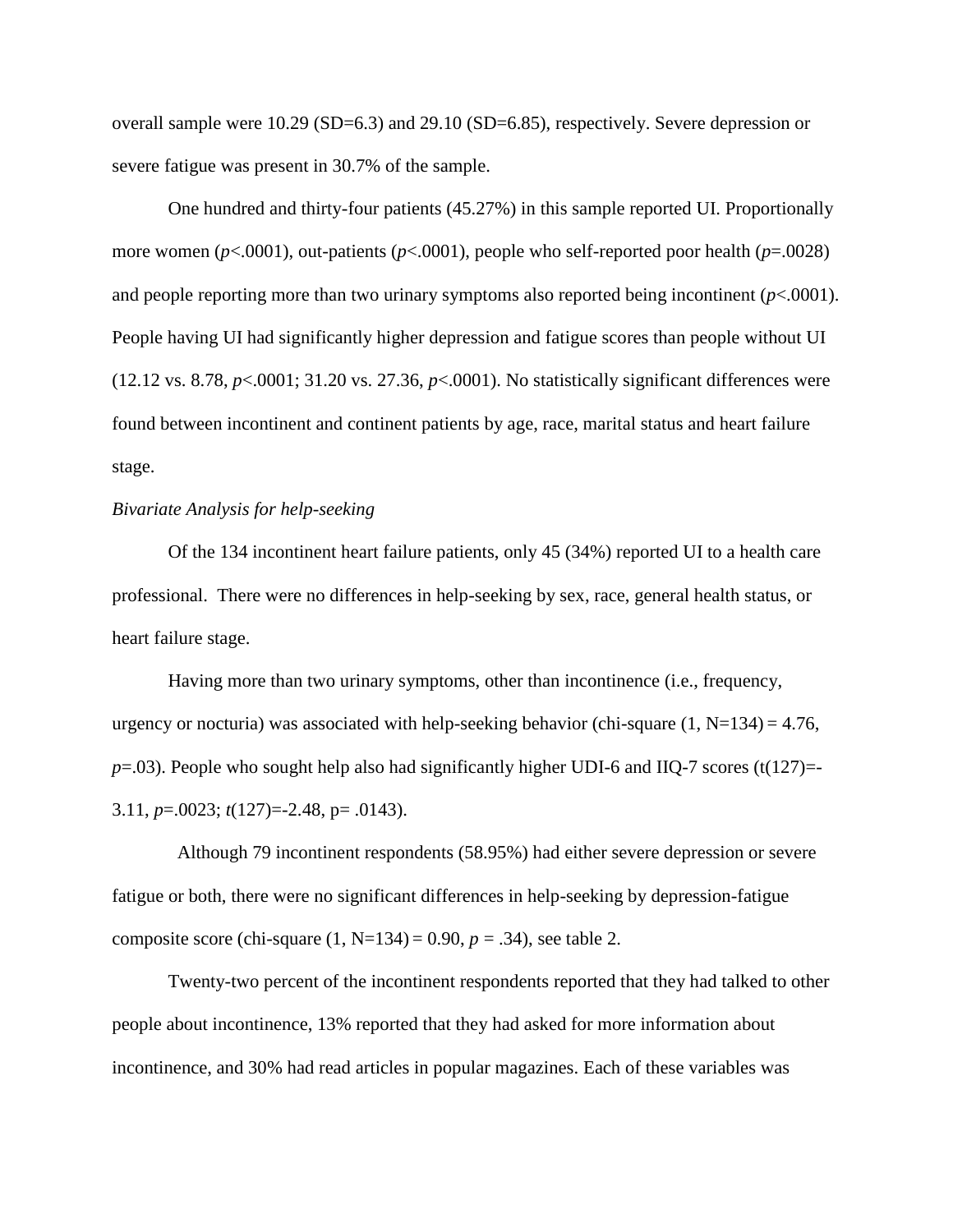significantly associated with help seeking (chi-square  $(1, N=134) = 18.3, p<0.001$ ; chi-square  $(1,$ N=134) = 20.1, *p*<.0001; chi-square (1, N=134) = 5.3, *p*=.0217 respectively). Respondents were also asked if they would be interested in learning more about urinary leakage; the majority (69%) responded affirmatively. There were no significant differences in reporting UI to a health care professional and having an interest in learning more about UI, see Table 2.

## *Multivariate Analyses*

Logistic regression analysis was used for multivariate analyses. Because of high correlation between the UDI-6 and IIQ-7 ( $r=.62$ ,  $p < .0001$ ), only UDI-6 was entered into the logistic regression model. Age was included in the model because UI prevalence generally increases with age. UDI-6 remained significant: one unit increase of UDI-6 was associated with 17% increase of the likelihood of seeking help (*b* = .1715, se=.0590, *p* =.0036); Odds Ratio (OR) 1.187 (95% CI 1.057 to 1.333). There was significant interaction between age and gender on help seeking behavior (p=.0265), see Table 3. Men 50 years old or younger were more likely to seek help for incontinence than women. After the age of 50, the proportion of men and women seeking help was similar (31% versus 36%).

## **Discussion**

Secondary analyses were conducted to determine factors that affect help-seeking behavior for incontinence in heart failure patients. Although 45% of the heart failure patients surveyed reported having incontinence, only 34% of those reported it to a doctor or nurse. Despite the low proportion of patients reporting UI, many engaged in behaviors to get information about UI and 69% reported that they would like to learn more about UI. These responses indicate that heart failure patients have interest in knowing more about UI; perhaps to decrease the impact of UI on their lives.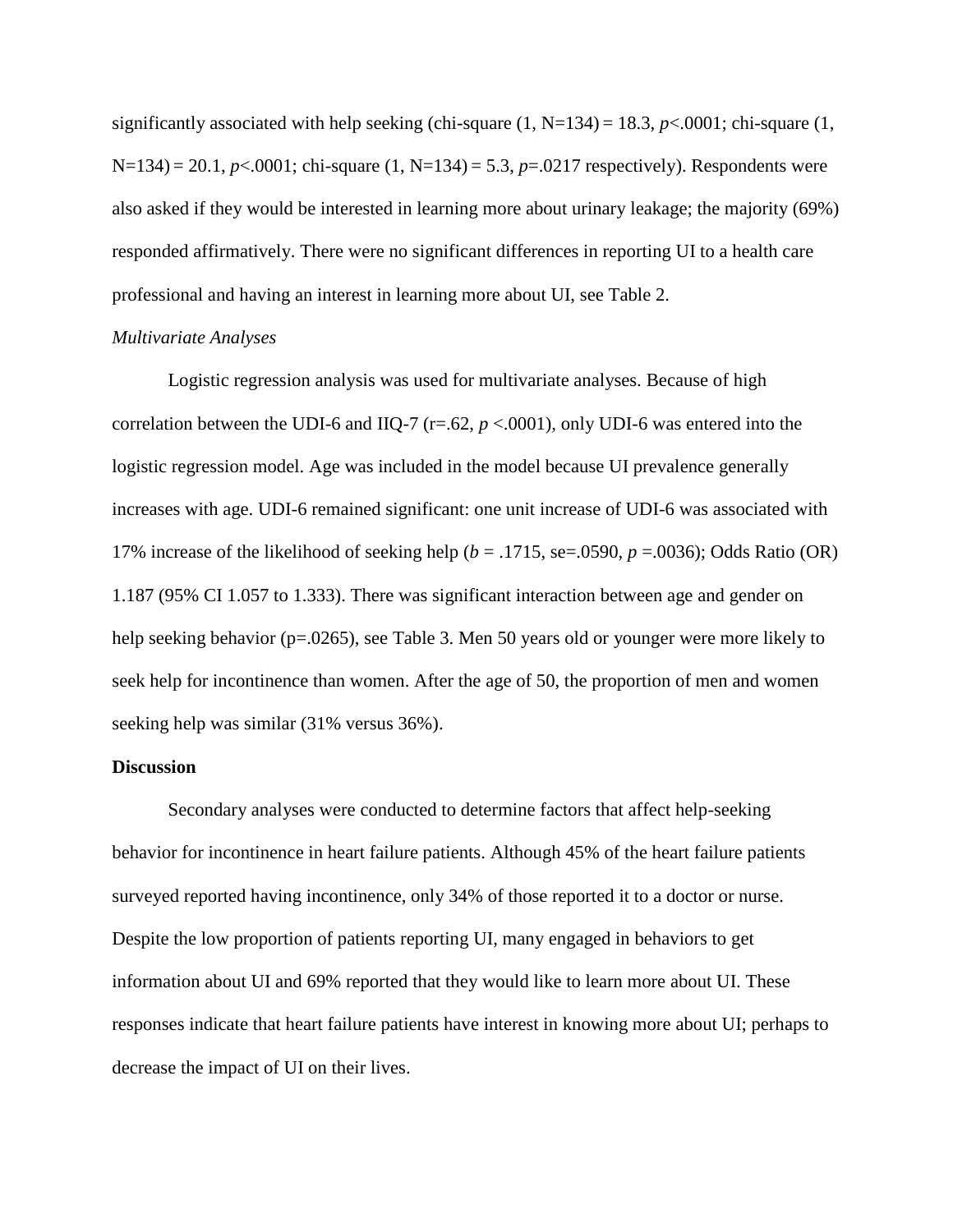Our findings also indicated that UI may be more bothersome to younger men than younger women. Older men had a similar rate as older women in seeking help. It may be that with age people learn to adjust to being incontinent or consider it a part of growing older**.** This is an area for further research. A small number of women  $(N=11)$  and men  $(N=9)$  were under the age of 50 years old; therefore, caution should be used in interpreting these findings. Research with a large number of HF patients under the age of 50 is needed to better understanding helpseeking and reasons for the distress incontinence causes them.

Other researchers found a similar relationship between age and sex and help-seeking (3). It has been suggested that younger women may be less likely to seek help due to the availability of coping strategies, such as pads for bladder control and menstruation. Convenient methods to manage UI may be less available or acceptable to younger men, which in turn, may promote early help-seeking from health care providers. Similarly, women may be more likely to view UI as a personal problem and less likely to seek help, while men may fear that a medical problem underlies UI and seek medical attention (3). Evidence is available suggesting that young women (from 45 to 54 years old) would seek help if they believed UI was related to a health condition (17). Additionally, it may be a common belief that UI is a normal part of the aging process (5). In this case, both health care professionals and patients alike may be unlikely to discuss the problem.

UDI-6 and IIQ-7 scores were associated with help-seeking. This finding suggests that bothersomeness and impact on quality of life may be important factors in the decision to seek help. Since patient characteristics like race or sex could be unlikely to identify incontinent HF patients, it is important for health care professionals to ask all HF patients about urinary symptoms.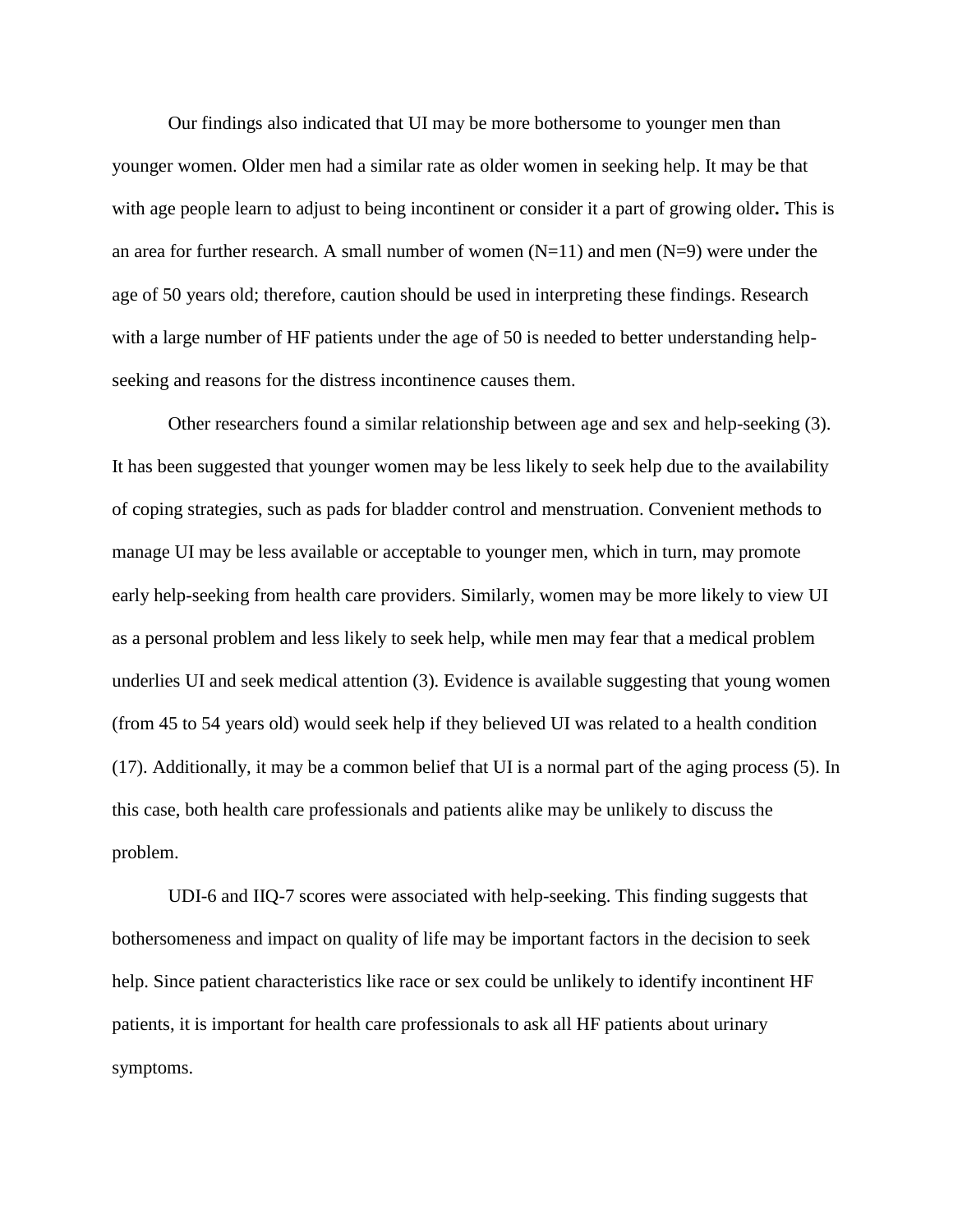About half (49.3%) of incontinent HF patients had either severe depression or severe fatigue or both. While the composite variable for depression/fatigue was not found to mediate the relationship between patient characteristics and help-seeking for UI, this significant health issue needs to be addressed during hospitalizations and clinic visits.

There were several limitations to this study. First, responses were collected by self-report in an earlier study, and therefore the accuracy of responses could not be verified nor could additional information be gleaned from the respondents. Additionally, information about the respondents' attitudes and beliefs about UI was not collected. Therefore, more research is needed to gain a better understanding of the factors that act as barriers to HF patients seeking help for UI.

## **Conclusion**

UI is prevalent in heart failure patients, but few patients seek help for it. UI can have varying impact on HF patients. Therefore, screening for urinary incontinence and its impact on quality of life at hospital admission and at clinical visits, especially for younger and male HF patients could begin the processes of improving continence and better management of urinary symptoms.

#### **References**

1 Lee PG, Cigolle C, Blaum C. The co-occurrence of chronic diseases and geriatric syndromes: the health and retirement study. J Am Geriatr Soc 2009 Mar;57(3):511-516.

2 Bierman AS. Coexisting illness and heart disease among elderly Medicare managed care enrollees. Health Care Financ Rev 2004 Summer;25(4):105-117.

3 Li Y, Cai X, Glance LG, Mukamel DB. Gender differences in healthcare-seeking behavior for urinary incontinence and the impact of socioeconomic status: a study of the Medicare managed care population. Med Care 2007 Nov;45(11):1116-1122.

4 Huang AJ, Brown JS, Kanaya AM, Creasman JM, Ragins AI, Van Den Eeden SK, et al. Quality-of-life impact and treatment of urinary incontinence in ethnically diverse older women. Arch Intern Med 2006 Oct 9;166(18):2000-2006.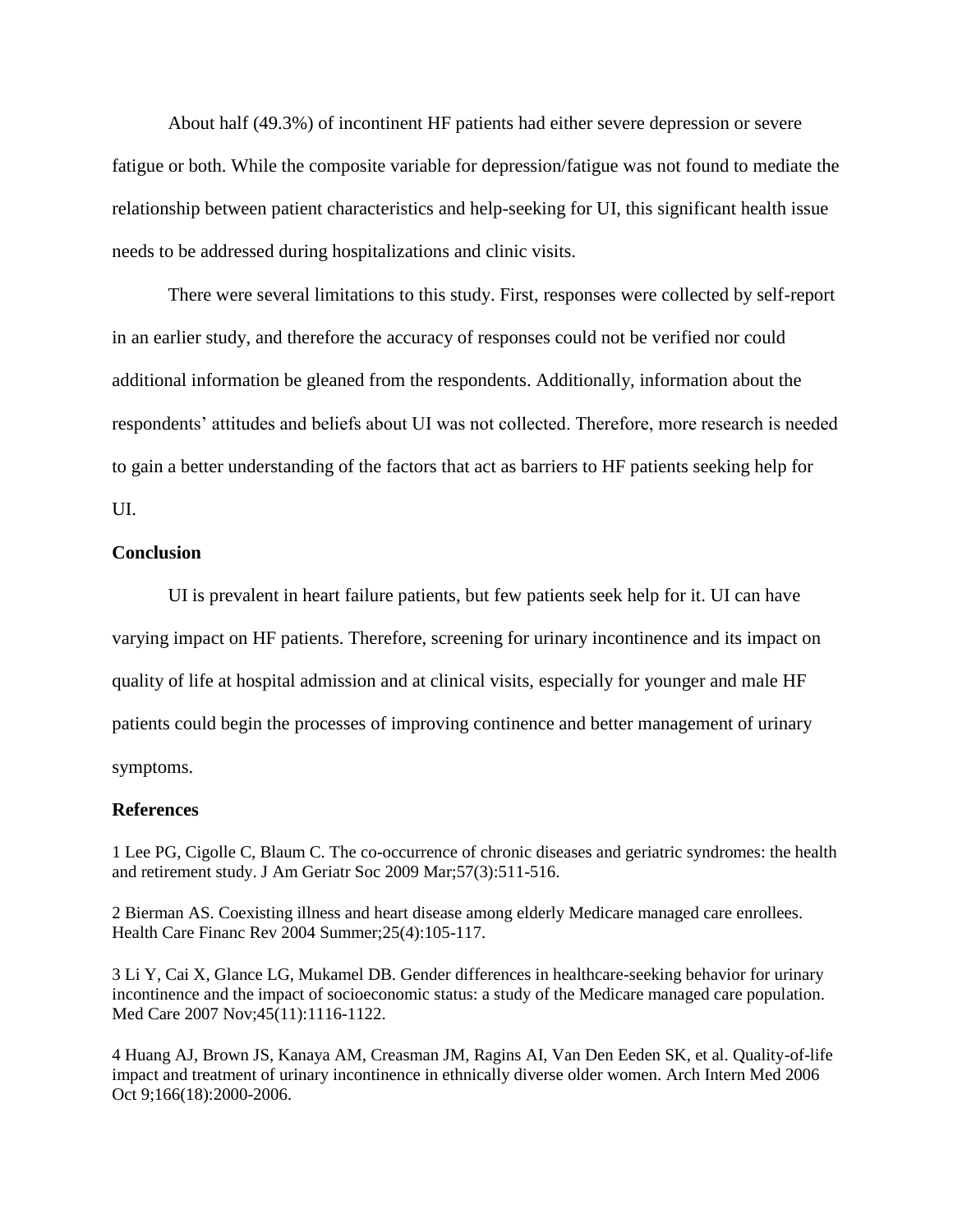5 Howard F, Steggall M. Urinary incontinence in women: quality of life and help-seeking. Br J Nurs 2010 Jun 24-Jul 7;19(12):742, 744, 746, 748-9.

6 Lewicky-Gaupp C, Brincat C, Trowbridge ER, Delancey JO, Guire K, Patel DA, et al. Racial differences in bother for women with urinary incontinence in the Establishing the Prevalence of Incontinence (EPI) study. Am J Obstet Gynecol 2009 Nov;201(5):510.e1-510.e6.

7 Joynt KE, Whellan DJ, O'connor CM. Why is depression bad for the failing heart? A review of the mechanistic relationship between depression and heart failure. J Card Fail 2004 Jun;10(3):258-271.

8 Jurgens CY, Hoke L, Byrnes J, Riegel B. Why do elders delay responding to heart failure symptoms? Nurs Res 2009 Jul-Aug;58(4):274-282.

9 Nieuwenhuis MM, Jaarsma T, van Veldhuisen DJ, van der Wal MH. Factors associated with patient delay in seeking care after worsening symptoms in heart failure patients. J Card Fail 2011 Aug;17(8):657- 663.

10 Palmer MH, Hardin SR, Behrend C, Collins SK, Madigan CK, Carlson JR. Urinary incontinence and overactive bladder in patients with heart failure. J Urol 2009 Jul;182(1):196-202.

11 Shumaker SA, Wyman JF, Uebersax JS, McClish D, Fantl JA. Health-related quality of life measures for women with urinary incontinence: the Incontinence Impact Questionnaire and the Urogenital Distress Inventory. Continence Program in Women (CPW) Research Group. Qual Life Res 1994 Oct;3(5):291- 306.

12 Uebersax JS, Wyman JF, Shumaker SA, McClish DK, Fantl JA. Short forms to assess life quality and symptom distress for urinary incontinence in women: the Incontinence Impact Questionnaire and the Urogenital Distress Inventory. Continence Program for Women Research Group. Neurourol Urodyn 1995;14(2):131-139.

13 Matza LS, Zyczynski TM, Bavendam T. A review of quality-of-life questionnaires for urinary incontinence and overactive bladder: which ones to use and why? Curr Urol Rep 2004 Oct;5(5):336-342.

14 Hartz A, Bentler S, Watson D. Measuring fatigue severity in primary care patients. J Psychosom Res 2003 Jun;54(6):515-521.

15 Blank K, Gruman C, Robison JT. Case-finding for depression in elderly people: balancing ease of administration with validity in varied treatment settings. J Gerontol A Biol Sci Med Sci 2004 Apr;59(4):378-384.

16 Andresen EM, Malmgren JA, Carter WB, Patrick DL. Screening for depression in well older adults: evaluation of a short form of the CES-D (Center for Epidemiologic Studies Depression Scale). Am J Prev Med 1994 Mar-Apr;10(2):77-84.

17 Margalith I, Gillon G, Gordon D. Urinary incontinence in women under 65: quality of life, stress related to incontinence and patterns of seeking health care. Qual Life Res 2004 Oct;13(8):1381-1390.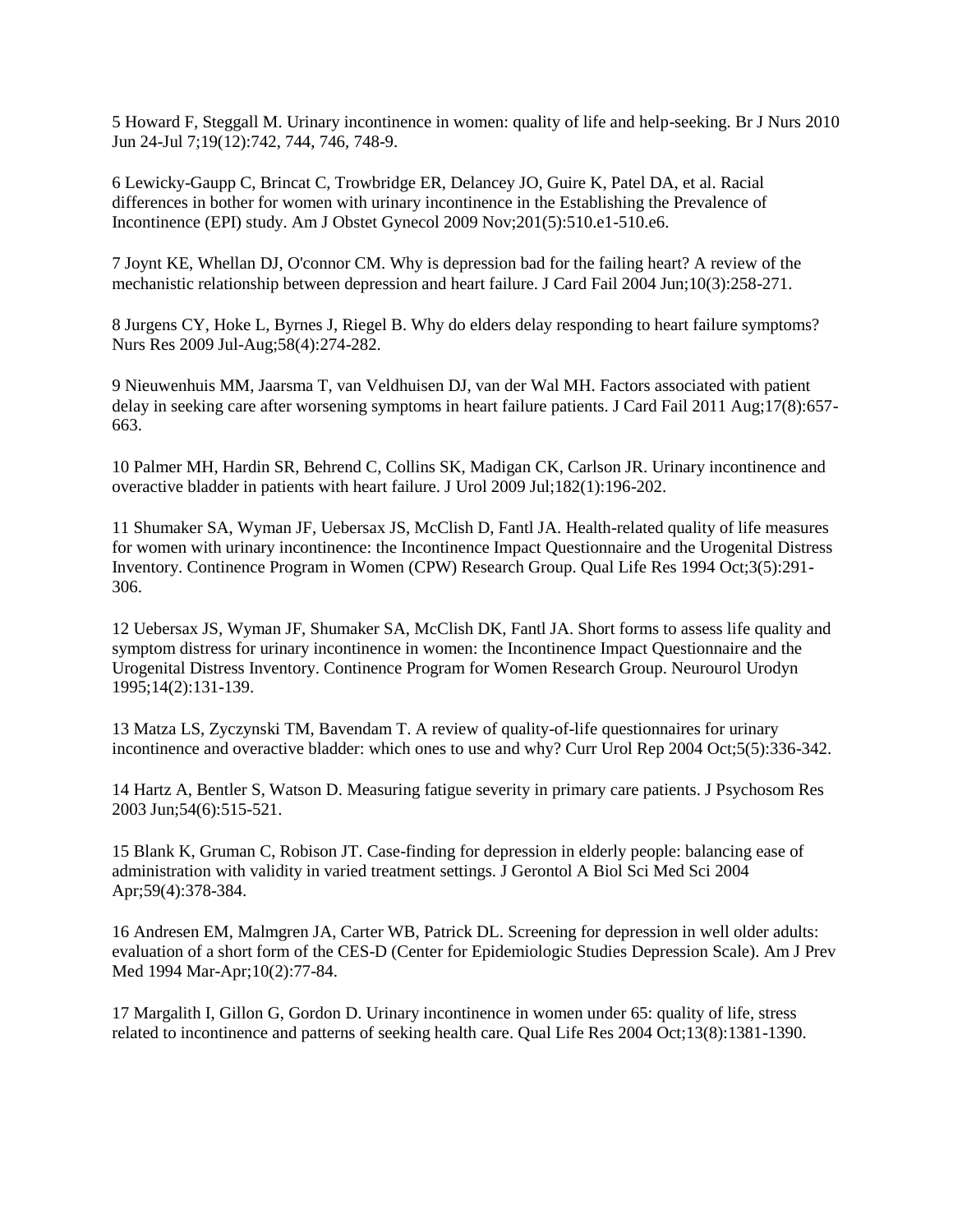# **Graphics**

Table 1 Characteristics of the Sample (N=296)

| Variables                           | Overall             | Incontinent $(N=134)$ | Not incontinent $(N=162)$ | p-value  |
|-------------------------------------|---------------------|-----------------------|---------------------------|----------|
|                                     | Mean $(SD)/No.$ (%) | Mean $(SD)/No.$ (%)   | Mean $(SD)/No.$ (%)       |          |
| Age                                 | 62.17(14.7)         | 63.28(15.2)           | 61.25(14.2)               | 0.2365   |
|                                     | $62.00*$            | 64.00*                | $61.00*$                  |          |
| Gender                              |                     |                       |                           |          |
| Male                                | 179(60.5)           | 61(45.5)              | 118 (72.8)                | < 0.0001 |
| Female                              | 117(39.5)           | 73 (54.5)             | 44 (27.2)                 |          |
| Race                                |                     |                       |                           |          |
| White                               | 201 (67.9)          | 92(68.7)              | 109(67.3)                 | 0.8015   |
| Non-White                           | 95(32.1)            | 42(31.3)              | 53 (32.7)                 |          |
| <b>Marital Status</b>               |                     |                       |                           |          |
| Married                             | 165(55.7)           | 72(53.7)              | 93 (57.4)                 | 0.5269   |
| Other                               | 131 (44.3)          | 62(46.3)              | 69(42.6)                  |          |
| Location                            |                     |                       |                           |          |
| Inpatient                           | 102(34.6)           | 29(21.8)              | 73(45.1)                  | < 0.0001 |
| Outpatient                          | 193 (65.4)          | 104 (78.2)            | 89 (54.9)                 |          |
| NYHA HF stage                       |                     |                       |                           |          |
| Class I&II                          | 147 (49.7)          | 60(44.8)              | 87(53.7)                  | 0.1269   |
| Class III&IV                        | 149(50.3)           | 74(55.2)              | 75(56.3)                  |          |
| Self-reported health                |                     |                       |                           |          |
| Good                                | 112(37.8)           | 38 (28.4)             | 74 (45.7)                 | 0.0023   |
| Poor                                | 184 (62.2)          | 96(71.6)              | 88 (54.3)                 |          |
| <b>Urinary Symptoms</b>             |                     |                       |                           |          |
| Frequency                           | 174 (59.2)          | 98 (56.3)             | 76(43.7)                  | < 0.0001 |
| Nocturia                            | 188 (63.7)          | 94 (50.0)             | 94 (50.0)                 | 0.0248   |
| Urgency                             | 83 (28.1)           | 80 (96.4)             | 3(3.6)                    | < 0.0001 |
| <b>Urinary Symptoms</b>             |                     |                       |                           |          |
| Less or equal to 2 symptoms         | 204 (68.9)          | 74(55.2)              | 130(80.3)                 | < 0.0001 |
| Greater than 2 symptoms             | 92(31.1)            | 60(44.8)              | 32(19.7)                  |          |
| <b>CES-D Score</b>                  | 10.29(6.3)          | 12.12(6.5)            | 8.78(5.7)                 | < 0.0001 |
| <b>Fatigue Score</b>                | 29.10(6.85)         | 31.20(6.4)            | 27.36(6.7)                | < 0.0001 |
| Composite of Depression and Fatigue |                     |                       |                           |          |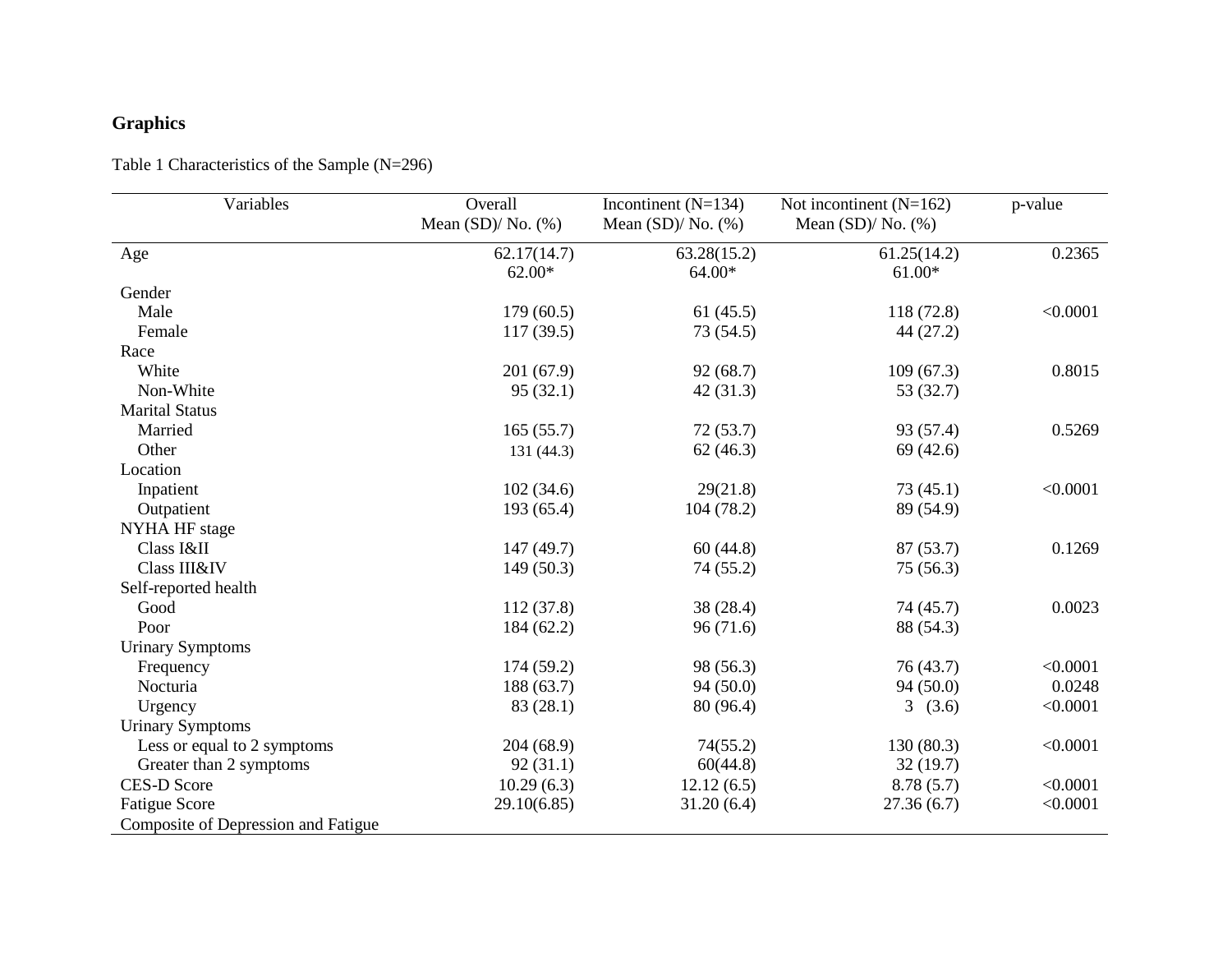| Neither is severe | 150(50.7) | 51(38.1) | 99(61.1) | < 0.0001 |
|-------------------|-----------|----------|----------|----------|
| One is severe     | 91(30.7)  | 46(34.3) | 45(27.8) |          |
| Both are severe   | 55(18.6)  | 37(27.6) | 18(11.1) |          |

\*Median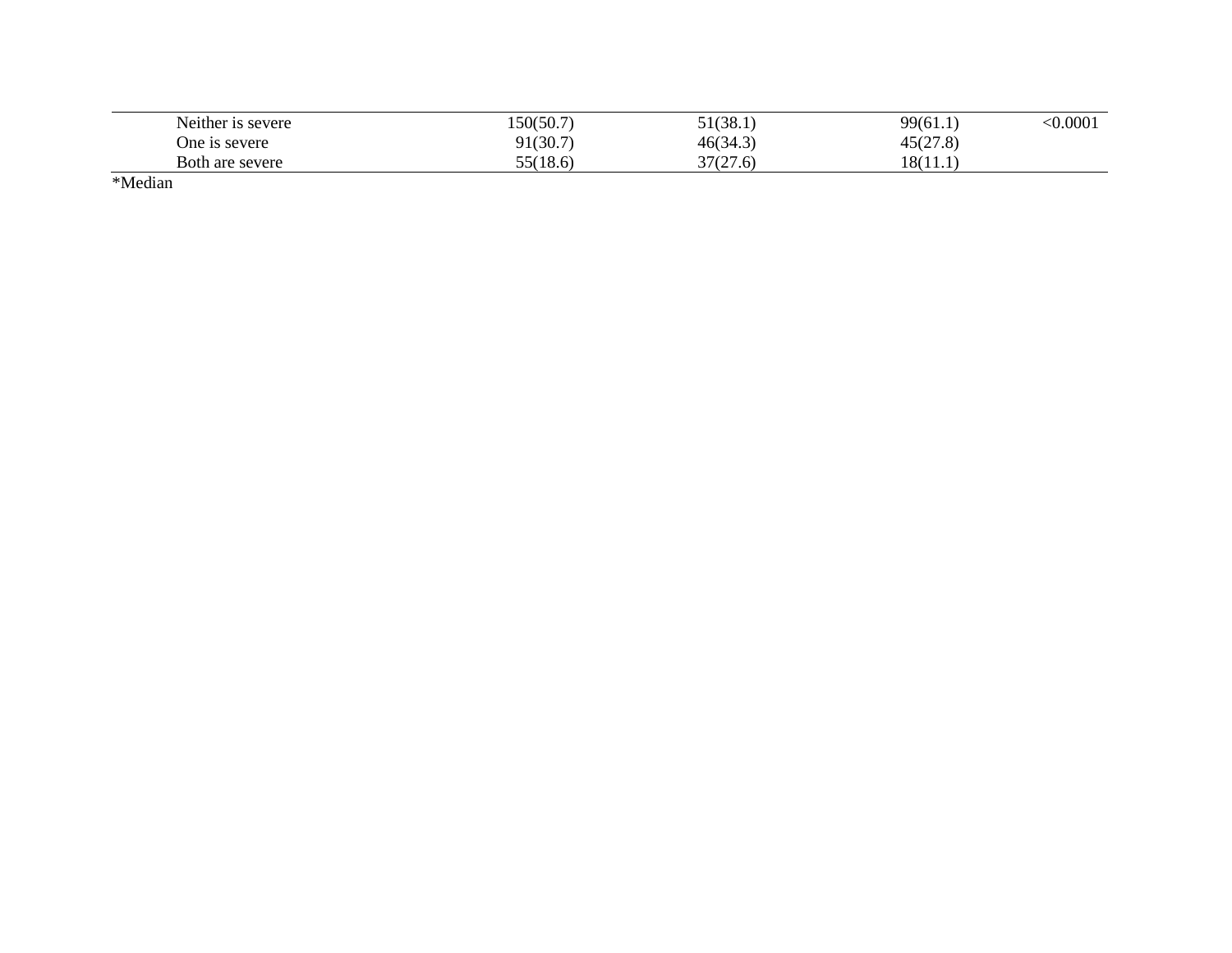| Variables                            | Help-Seeking (N=45)<br>Mean $(SD)/No.$ (%) | No Help-Seeking $(N=85)$<br>Mean $(SD)/No.$ (%) | <b>Statistical Test</b> | Critical Value | $p$ -Value |
|--------------------------------------|--------------------------------------------|-------------------------------------------------|-------------------------|----------------|------------|
| Gender                               |                                            |                                                 |                         |                |            |
| Male                                 | 21 (47.73)                                 | 36 (42.35)                                      | Chi-square              | 0.3369         | 0.5616     |
| Female                               | 23 (52.27)                                 | 49 (57.65)                                      |                         |                |            |
| Self-reported health                 |                                            |                                                 |                         |                |            |
| Good                                 | 10(22.73)                                  | 26 (30.59)                                      | Chi-square              | 0.8836         | 0.3472     |
| Poor                                 | 34 (77.27)                                 | 59 (69.41)                                      |                         |                |            |
| Talking to others about UI           |                                            |                                                 |                         |                |            |
| Yes                                  | 20 (45.45)                                 | 10(11.76)                                       | Chi-square              | 18.2946        | < 0.0001   |
| N <sub>o</sub>                       | 24 (54.55)                                 | 75 (88.24)                                      |                         |                |            |
| Reading articles about UI            |                                            |                                                 |                         |                |            |
| Yes                                  | 19 (43.18)                                 | 20 (23.53)                                      | Chi-square              | 5.2675         | 0.0217     |
| N <sub>0</sub>                       | 25 (56.82)                                 | 65 (76.47)                                      |                         |                |            |
| Asking for more information about UI |                                            |                                                 |                         |                |            |
| Yes                                  | 14 (31.82)                                 | 3(3.53)                                         | Chi-square              | 20.1207        | < 0.0001   |
| N <sub>o</sub>                       | 30(68.18)                                  | 82 (96.47)                                      |                         |                |            |
| Interesting in learning about UI     |                                            |                                                 |                         |                |            |
| Yes                                  | 33 (75.00)                                 | 57 (67.06)                                      | Chi-square              | 0.8601         | 0.3537     |
| N <sub>o</sub>                       | 11(25.00)                                  | 28 (32.94)                                      |                         |                |            |
| <b>Urinary Symptoms</b>              |                                            |                                                 |                         |                |            |
| Less than or equal to 2 symptoms     | 18 (40.91)                                 | 52 (61.18)                                      | Chi-square              | 4.7613         | 0.0291     |
| Greater than 2 symptoms              | 26 (59.09)                                 | 33 (38.82)                                      |                         |                |            |
| Composite of Depression and Fatigue  |                                            |                                                 |                         |                |            |
| Neither is severe                    | 16 (36.36)                                 | 34 (40.00)                                      | Chi-square              | 0.8985         | 0.3432     |
| One is severe                        | 13 (29.55)                                 | 31 (36.47)                                      |                         |                |            |
| Both are severe                      | 15 (34.09)                                 | 20 (23.53)                                      |                         |                |            |

Table 2 Bivariate Analysis of UI Help-Seeking Behavior for Patients with UI (N=134)\*

\*5 missing values